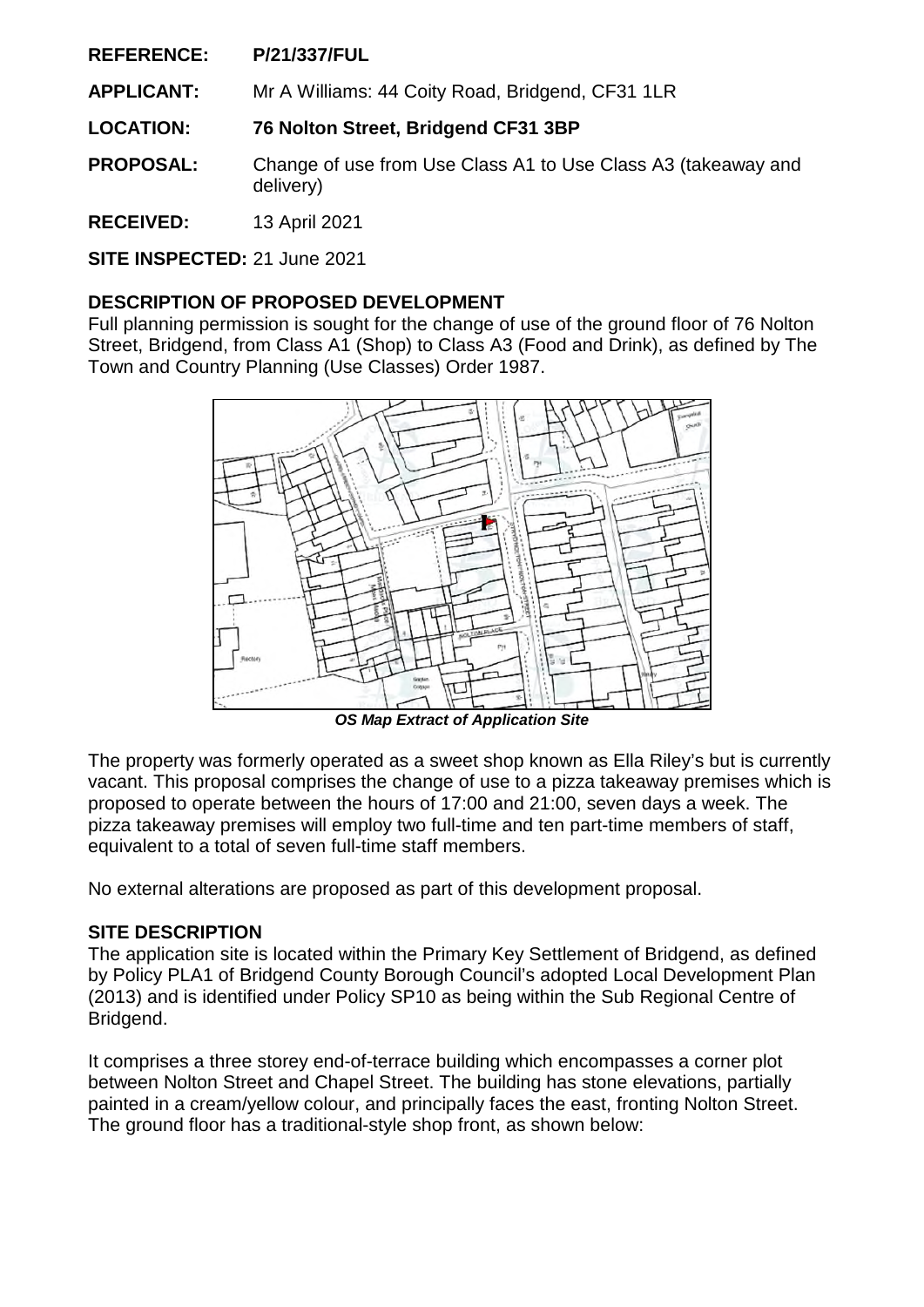

*Google Street View Image* 

The property is accessed from the existing access point on its eastern elevation off Nolton Street and benefits from a secondary access point on its northern elevation, accessed from Chapel Street.

The properties within the immediate vicinity of the application site are similar in character and appearance, predominantly being two-three storey buildings with shopfronts facing Nolton Street. The area is commercial in nature.

| <b>RELEVANT HISTORY</b>                                                                                  |                                                                                                                                 |                                                                                                                                                                                                                                                                                            |                          |             |
|----------------------------------------------------------------------------------------------------------|---------------------------------------------------------------------------------------------------------------------------------|--------------------------------------------------------------------------------------------------------------------------------------------------------------------------------------------------------------------------------------------------------------------------------------------|--------------------------|-------------|
| <b>Application</b>                                                                                       | <b>Description</b>                                                                                                              |                                                                                                                                                                                                                                                                                            | <b>Decision</b>          | <b>Date</b> |
| <b>Reference</b><br>A/04/40/ADV                                                                          | Fascia and double sided projecting<br>sign (internally illuminated) plus 5m<br>x1m vertical banner (Crown Immunity<br>No 18/84) |                                                                                                                                                                                                                                                                                            | No objection             | 18/11/2004  |
| P/00/705/FUL                                                                                             |                                                                                                                                 | Change of use of ground floor from<br>retail to B1 office use                                                                                                                                                                                                                              | Unconditional<br>Consent | 04/10/2000  |
| <b>CONSULTATION RESPONSES</b><br><b>CONSULTEE</b><br><b>Town Council</b><br>16 June 2021                 |                                                                                                                                 | <b>COMMENTS</b><br>Objects to the development on highway safety grounds.                                                                                                                                                                                                                   |                          |             |
| <b>Transportation Officer</b><br>(Highways)<br>27 May 2021                                               |                                                                                                                                 | The proposal will result in a nil detriment situation in traffic<br>generation terms and no objection is raised.                                                                                                                                                                           |                          |             |
| <b>Town Centre Manager</b><br>1 June 2021                                                                |                                                                                                                                 | This property is a long term empty unit which is located in a<br>secondary retail area of the town centre. In line with a general<br>over accommodation of A1 space in the town centre a<br>change to A3 seems a sensible approach which brings a<br>vacant unit back into beneficial use. |                          |             |
| <b>Shared Regulatory</b><br><b>Services</b><br><b>Public Protection:</b><br><b>Noise</b><br>16 July 2021 |                                                                                                                                 | No objection.                                                                                                                                                                                                                                                                              |                          |             |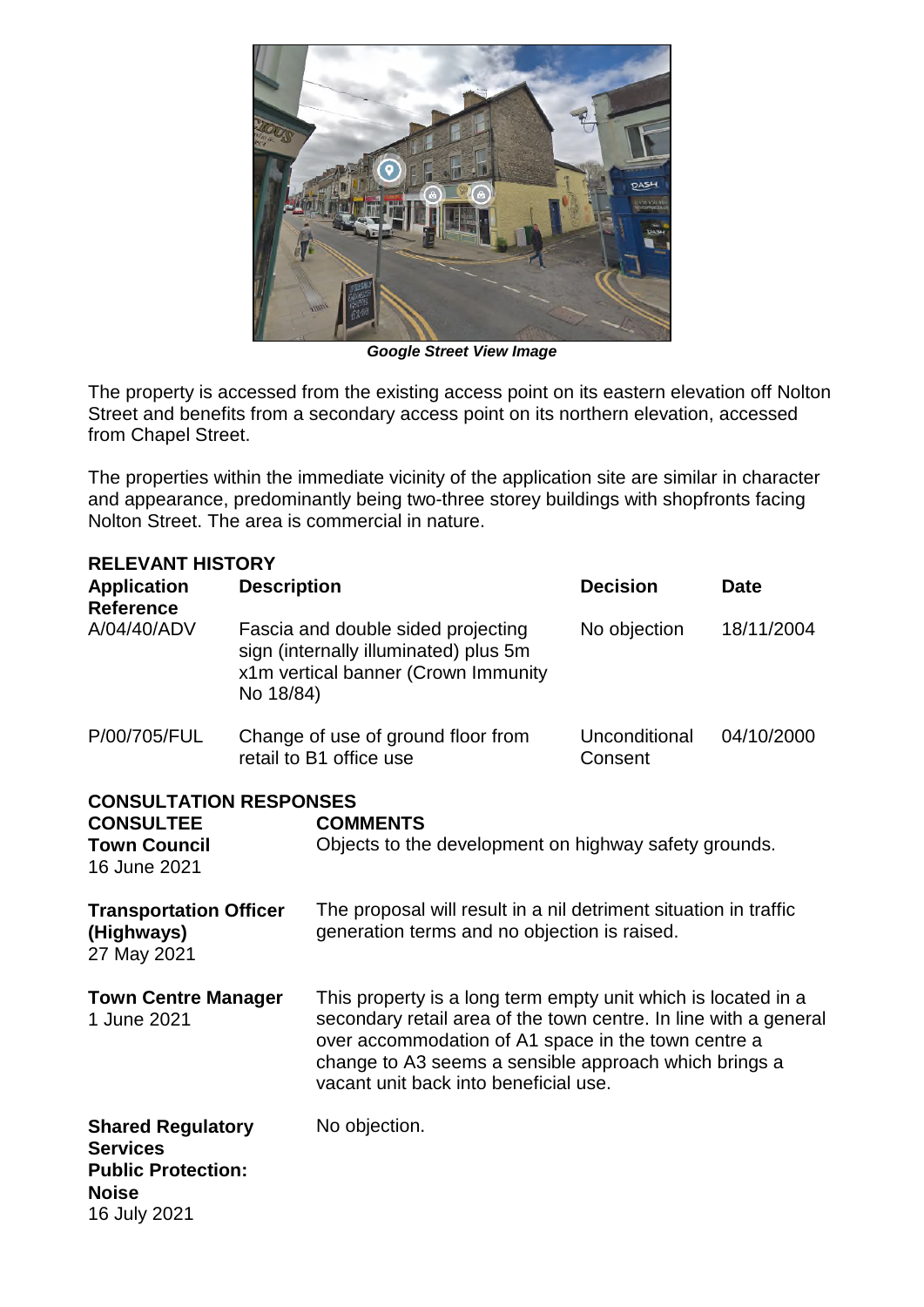### **REPRESENTATIONS RECEIVED**

The application has been advertised through the erection of a site notice and direct neighbour notification to thirteen of the closest neighbouring properties. The time period provided for response to consultations/publicity expired on 16 June 2021.

No letters of objection have been received from third parties within the consultation period.

Cllr L Walters stated in a consultation response dated 27 May 2021 that no objection is raised.

Cllr M Voisey requested in a consultation response dated 27 May 2021 that the Planning application is determined by the Development Control Committee due to concerns relating to a high number of takeaway outlets within the immediate vicinity of the application site, additional traffic generated by the proposed takeaway outlet and an increase in potential nuisance for residential properties in the evenings.

## **RELEVANT POLICIES**

### **Local Policies**

The Bridgend Local Development Plan 2006-2021 (LDP) was formally adopted by the Council in September 2013 and within which the following policies and supplementary Planning guidance are relevant:

| <b>Policy PLA1</b>  | Settlement Hierarchy and Urban Management      |
|---------------------|------------------------------------------------|
| <b>Policy SP2</b>   | Design and Sustainable Place Making            |
| <b>Policy SP3</b>   | <b>Strategic Transport Planning Principles</b> |
| <b>Policy PLA11</b> | <b>Parking Standards</b>                       |
| <b>Policy SP10</b>  | <b>Retail and Commercial Hierarchy</b>         |
|                     |                                                |

**Supplementary Planning Guidance 3** Shopfronts **Supplementary Planning Guidance 14 Hot Food Takeaway Establishments Supplementary Planning Guidance 17 Parking Standards** 

### **National Policies**

In the determination of a Planning application regard should also be given to the requirements of National Planning Policy which are not duplicated in the Local Development Plan. The following Welsh Government Planning Policy is relevant to the determination of this Planning application:

| <b>Retail and Commercial Hierarchy</b> |
|----------------------------------------|
| <b>Noise</b>                           |
| Design                                 |
| Transport                              |
| <b>Economic Development</b>            |
|                                        |

### **WELL-BEING OF FUTURE GENERATIONS (WALES) ACT 2015**

The Well-being of Future Generations Act 2015 imposes a duty on public bodies to carry out sustainable development in accordance with sustainable development principles to act in a manner which seeks to ensure that the needs of the present are met without comprising the ability of future generations to meet their own needs (Section 5).

The well-being goals identified in the act are:

A prosperous Wales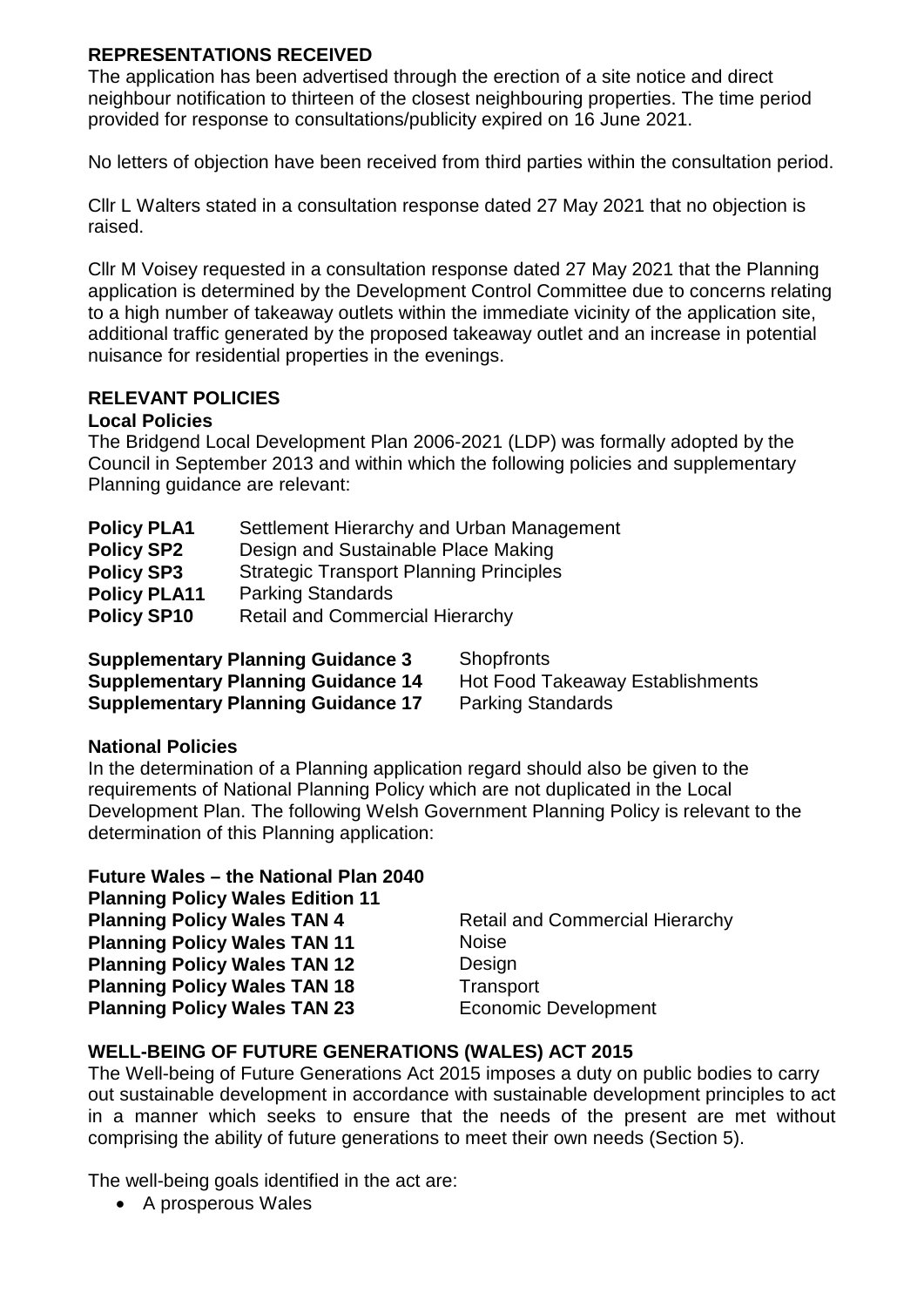- A resilient Wales
- A healthier Wales
- A more equal Wales
- A Wales of cohesive communities
- A Wales of vibrant culture and thriving Welsh language
- A globally responsible Wales

The duty has been considered in the assessment of this application. It is considered that there would be no significant or unacceptable impacts upon the achievement of well-being goals/objectives as a result of the proposed development.

# **THE SOCIO ECONOMIC DUTY**

The Socio Economic Duty (under Part 1, Section 1 of the Equality Act 2010) which came in to force on 31 March 2021, has the overall aim of delivering better outcomes for those who experience socio-economic disadvantage and whilst this is not a strategic decision, the duty has been considered in the assessment of this application.

## **APPRAISAL**

This application is referred to the Development Control Committee at the request of the Local Ward Member (Cllr. M. Voisey) and to consider the objection raised by Bridgend Town Council.

## **PRINCIPLE OF DEVELOPMENT**

The application site lies within the Primary Key Settlement of Bridgend, as defined by Policy PLA1 of the Local Development Plan (2013). The site is allocated under Policy SP10 as being within the Sub Regional Centre of Bridgend within the retail and commercial hierarchy.

The Local Development Plan (2013) recognises that the town and district centres have been, and will continue to be, the focus for retailing, cultural and leisure activities within the County Borough. Bridgend occupies the position at the top of the County Borough retail hierarchy and is defined as a sub-regional town centre. It contains the largest number and widest range of shops of any commercial centre in the County Borough.

Policy SP10 stipulates that "all new development proposals within retailing and commercial centres should provide retail, community or commercial floorspace on the ground floor". The proposal is considered to be compliant with Policy SP10 of the Local Development Plan (2013) as it contributes to and sustains the vitality of Bridgend Town Centre. No concerns are raised in respect of the principle of development in this town centre location.

The Local Ward Member has raised a concern that Nolton Street has a high number of takeaway premises which should be considered in the determination of this application.

Supplementary Planning Guidance Note 14 Hot Food Takeaway Establishments (SPG14) states at paragraph 5.1 that "each planning application for hot food takeaway establishments in the County Borough will continue to be treated on their own merits with primary consideration being given to the policies in the adopted Development Plan and the provisions of SPG14". With reference to the clustering and over-concentration of hot food takeaways, Note 5 of SPG14 stipulates that in location category 3 areas such as this one, "the Local Planning Authority will seek to prevent developments that would result in new or exacerbate clusters of hot food takeaway establishments which would have an unacceptably adverse impact on local residential amenity".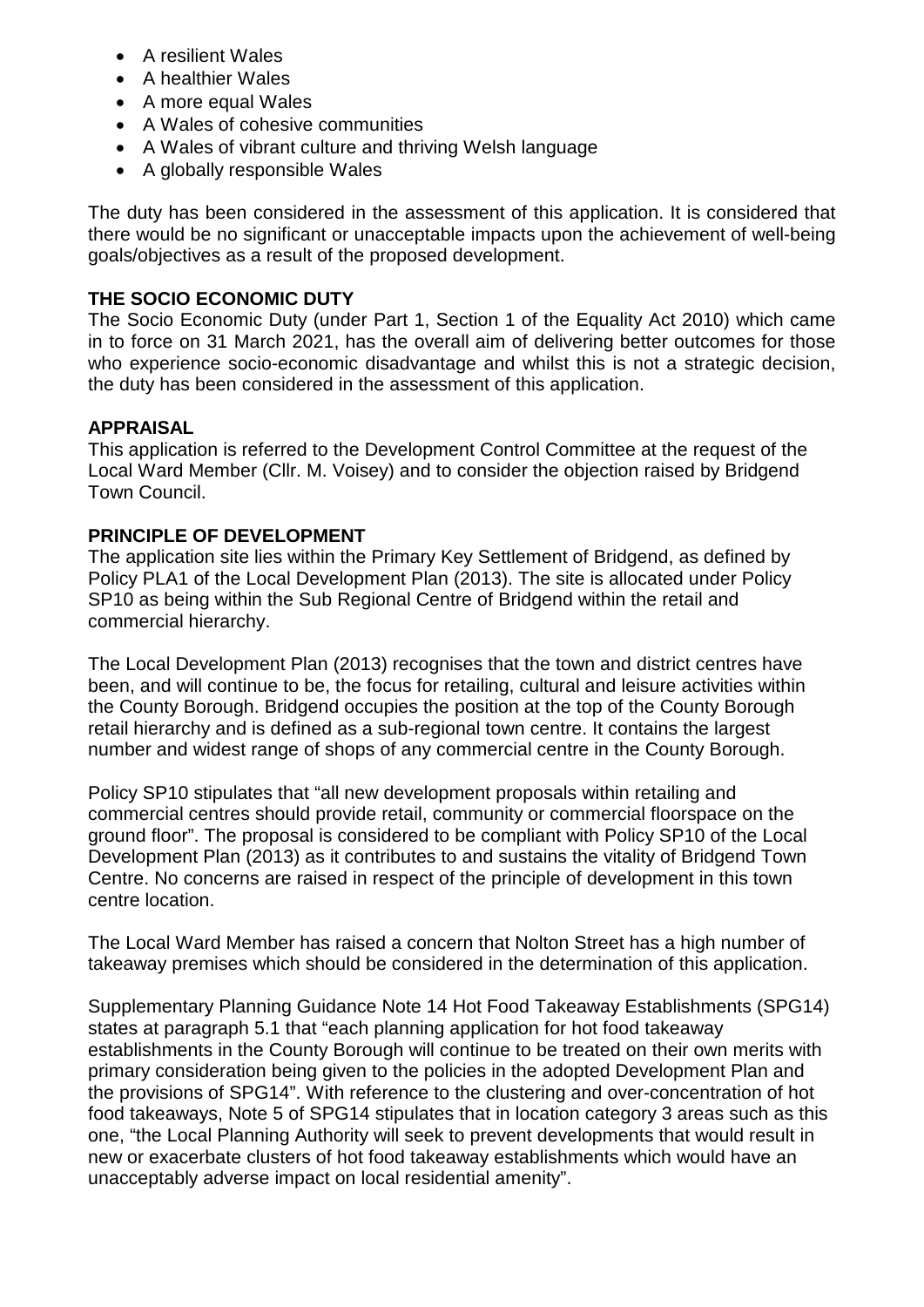It should be noted that between the start of the one-way system of Nolton Street from the junction with Cowbridge Road (to the south of the application site) to the junction with Brackla Street (to the north of the application site), approximately 10 of the 65 units on either side of the road are hot food takeaway establishments which equates to around 16% of the units being takeaways along this section of the road.

The figure of 16% is not, on balance, considered to constitute a cluster or an overconcentration of similar uses in one particular area. An important consideration in this case is the effect of an empty commercial unit on the vitality and attractiveness of this part of the Sub Regional Centre of Bridgend, as required by Policy SP10.

As there are a number of other vacant ground floor units in this area, it is considered that the occupation of this shop unit will add to the level of interest and activity at street level throughout the evening in compliance with Policy SP2 of the LDP. Indeed, as stated in a consultation response from the Town Centre Manager, the property is a long-term empty unit which is located within the secondary retail area of the town centre and, given the over provision of units operating within an A1 Use Class, a change of use to an A3 Use Class which will occupy an empty unit and bring it back into beneficial use, is preferred to an empty unit.

In consideration of the application as a whole and given the context of the application site within a part of a designated sub-regional centre that has a relatively high vacancy rate when compared to the northern part of Nolton Street and given the overprovision of A1 Use Classes within the town centre, the re-use of a vacant empty ground floor unit is considered to contribute to, rather than detract from, the vitality and attractiveness of the centre without resulting in an over-concentration of similar uses in one area to the detriment of the amenities of the area. Therefore, on balance, the scheme is considered to be acceptable in principle and given the context of the site, is not considered to result in an over-concentration or cluster of A3 Uses.

### **IMPACT ON THE CHARACTER AND APPEARANCE OF THE AREA**

As no external alterations are proposed as part of this development, no further consideration is given to the impact of the development on the visual amenities of the area. Any alternative proposals for the alteration of the shopfront will be the subject of a separate Planning application.

### **NEIGHBOURING/RESIDENTIAL AMENITY**

Planning Policy Wales (Edition 11, February 2021) states at paragraph 2.7 that "placemaking in development decisions happens at all levels and involves considerations at a global scale, including climate change, down to the very local level, such as considering the amenity impact on neighbouring properties and people".

Criterion (12) of Policy SP2 of the Local Development Plan (2013) seeks to ensure that the viability and amenity of neighbouring uses and their users/occupiers is not adversely affected by development proposals.

Supplementary Planning Guidance Note 14 Hot Food Takeaway Establishments (SPG14) refers specifically to takeaway establishments where the primary purpose of the business is the sale of hot food for consumption off the premises. It is considered to be relevant in this case as the application site is within the town centre and its impact on residential amenity must be assessed.

Bridgend Town Centre is considered to fall within location Category 3: a location within a generally commercial area with a mixture of commercial uses on the ground floor but residential flats above or residential premises in close proximity. According to SPG14,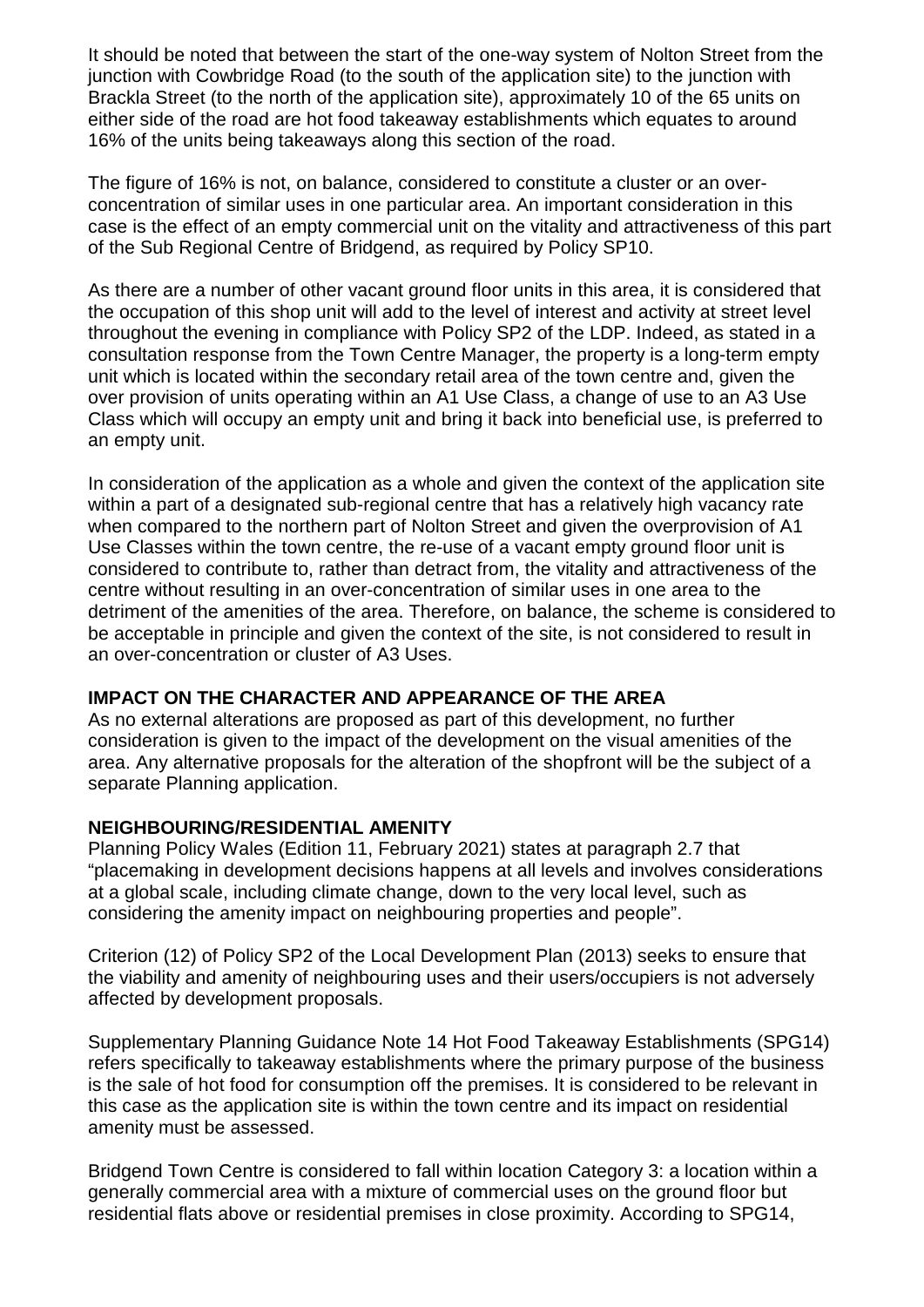within location Category 3 areas there will be some disturbance to residential premises late at night or early morning. Notwithstanding this, "residents should still have the expectancy that existing amenity should not be worsened unreasonably" and therefore any permission for a hot food takeaway will be conditioned so that it shall not open to customers later than 01:00.

As the applicant proposes to operate the business between the hours of 17:00 and 21:00, it is considered that the existing levels of amenity afforded to neighbouring occupiers will not be worsened as a result of the proposal. Notwithstanding the hours requested by the applicant, it would seem reasonable to include lunchtime trade as an option and therefore, subject to the imposition of a Planning condition which limits the hours of operation, the proposal is considered to be acceptable in this respect.

The Public Protection Section has raised no concerns with the proposal in respect of residential amenity and therefore the proposal is considered to be acceptable in this regard, compliant with the guidance contained within SPG14 and criterion (12) of Policy SP2.

### **HIGHWAY SAFETY**

Criterion (6) of Policy SP2 aims to assess the site's sustainability in terms of walking, cycling, public transport and road connections to ensure efficient access to the proposed development. In addition, one of the main purposes of PPW11 is to seek to minimise the need to travel by car and maximise opportunities for people to make sustainable and healthy travel choices for their daily journeys. Paragraph 4.1.9 of PPW11 states "The Welsh Government is committed to reducing reliance on the private car and supporting a modal shift to walking, cycling and public transport. Delivering this objective will make an important contribution to decarbonisation, improving air quality, increasing physical activity, improving the health of the nation and realising the goals of the Well-being of Future Generations Act".

The development site is highly sustainable in terms of its pedestrian, cycling and public transport linkages owing to its location within the centre of Bridgend. It is readily accessible with regular buses and trains and benefits from having community facilities within walking distance. Users of the application site are also within close proximity to a number of private and public car parks, namely Rhiw Multi-storey Car Park, Simply Park Nolton Street Car Park, Brackla Street Car Park, Brackla Multi-storey Car Park and Asda Superstore.

The Highway Authority notes the concerns raised by the Local Ward Member and the objection by Bridgend Town Council which relate to traffic generation and the over intensification of the highway, together with lack of on-street parking provision however, in consideration of the scheme no objection is raised.

The proposed change of use is considered to be of nil detriment in traffic generation terms. There are adequate and enforceable parking restrictions within the parking laybys on Nolton Street, both during the daytime and night. This will ensure that any parking generated by the proposal does not result in a detrimental impact or highway safety concern. In addition, the property has previously operated within an A1 Use Class. Given this, it is considered that in traffic generation terms the retail shop would be comparable with a hot food takeaway facility during the daytime, as a hot food takeaway may form part of a linked trip to the town centre.

Given the above, it is considered that the proposed change of used is acceptable in terms of its impact on highway and pedestrian safety as it is located within a sustainable location and is of nil detriment in highway safety terms, in accordance with Policies SP2 and SP3